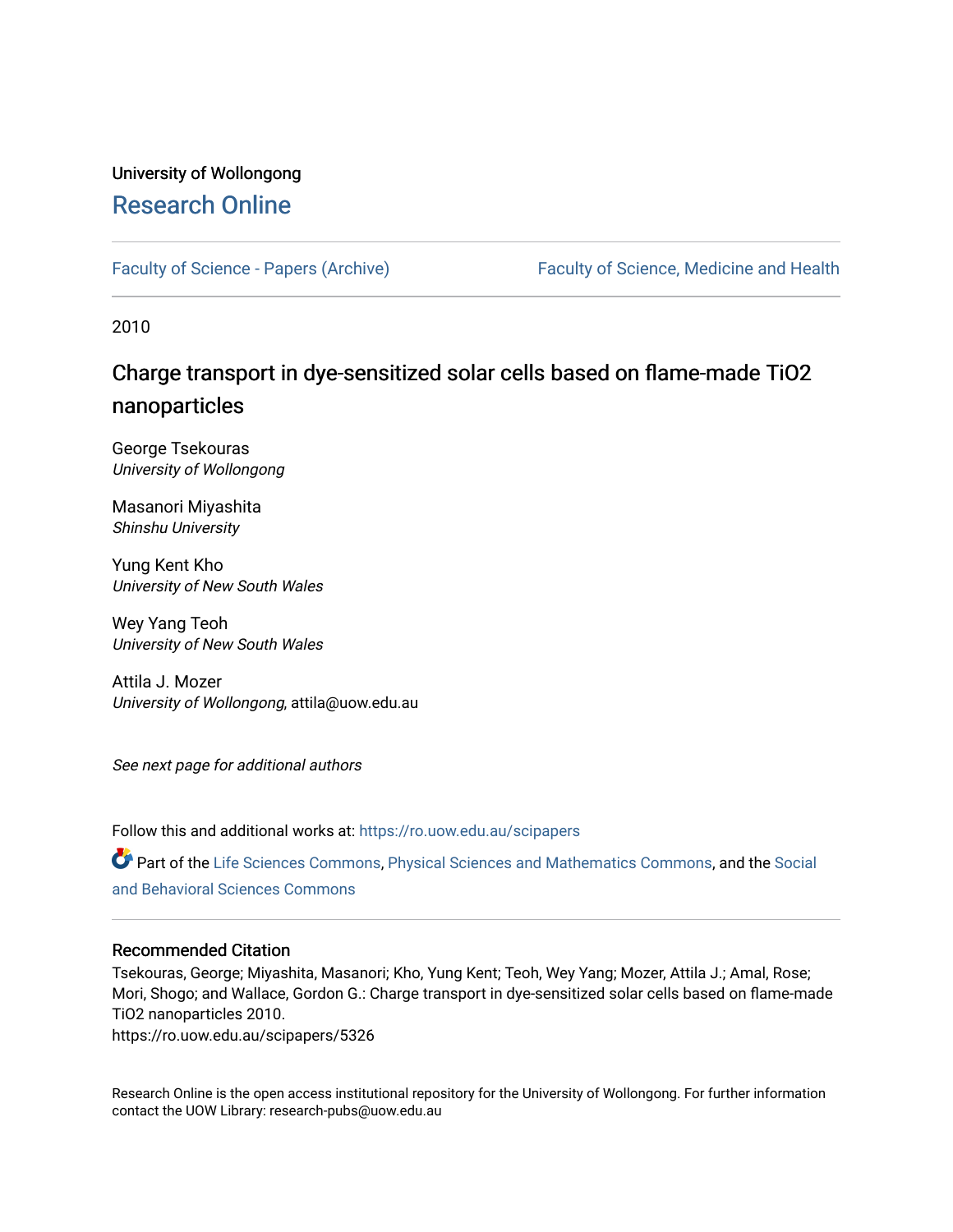# Charge transport in dye-sensitized solar cells based on flame-made TiO2 nanoparticles

# **Abstract**

The fundamental understanding on charge-transport properties of flame-synthesized TiO2 in dyesensitized solar cells (DSSCs) is established in this work. By employing a one-step flame spray pyrolysis (FSP), predominantly anatase TiO2 nanoparticles with average nanoparticle sizes between 11 and 36 nm were achieved by varying the rate of combustion enthalpy (through varying liquid precursor feed flow rates) and using either an "openflame" or "enclosed-flame" configuration. Electron diffusion coefficient (D), electron lifetime (τ ), open circuit voltage (Voc ), and capacitance (C) measurements carried out on FSP TiO2 -based DSSCs demonstrated that interband charge trap density decreased with increase in particle size. Compared to earlier studies, interband charge trap density could be controlled more independently of particle size. Under one-sun conditions, relatively high Voc was measured with large particle size due to the lowering of interband charge trap density. This was true despite the associated shorter τ . Comparisons with commercial benchmark Nanoxide-T and Degussa P25 TiO2 were also carried out. The results from the current study have significant implications on the design of TiO2 nanoparticles by flame aerosol techniques, for DSSCs as well as other photoelectrochemical applications. Index Terms—Electron diffusion coefficient

## **Disciplines**

Life Sciences | Physical Sciences and Mathematics | Social and Behavioral Sciences

## Publication Details

Tsekouras, G., Miyashita, M., Kho, Y., Teoh, W., Mozer, A. J., Amal, R., Mori, S. & Wallace, G. G. (2010). Charge transport in dye-sensitized solar cells based on flame-made TiO2 nanoparticles. IEEE Journal on Selected Topics in Quantum Electronics, 16 (6), 1641-1648.

## Authors

George Tsekouras, Masanori Miyashita, Yung Kent Kho, Wey Yang Teoh, Attila J. Mozer, Rose Amal, Shogo Mori, and Gordon G. Wallace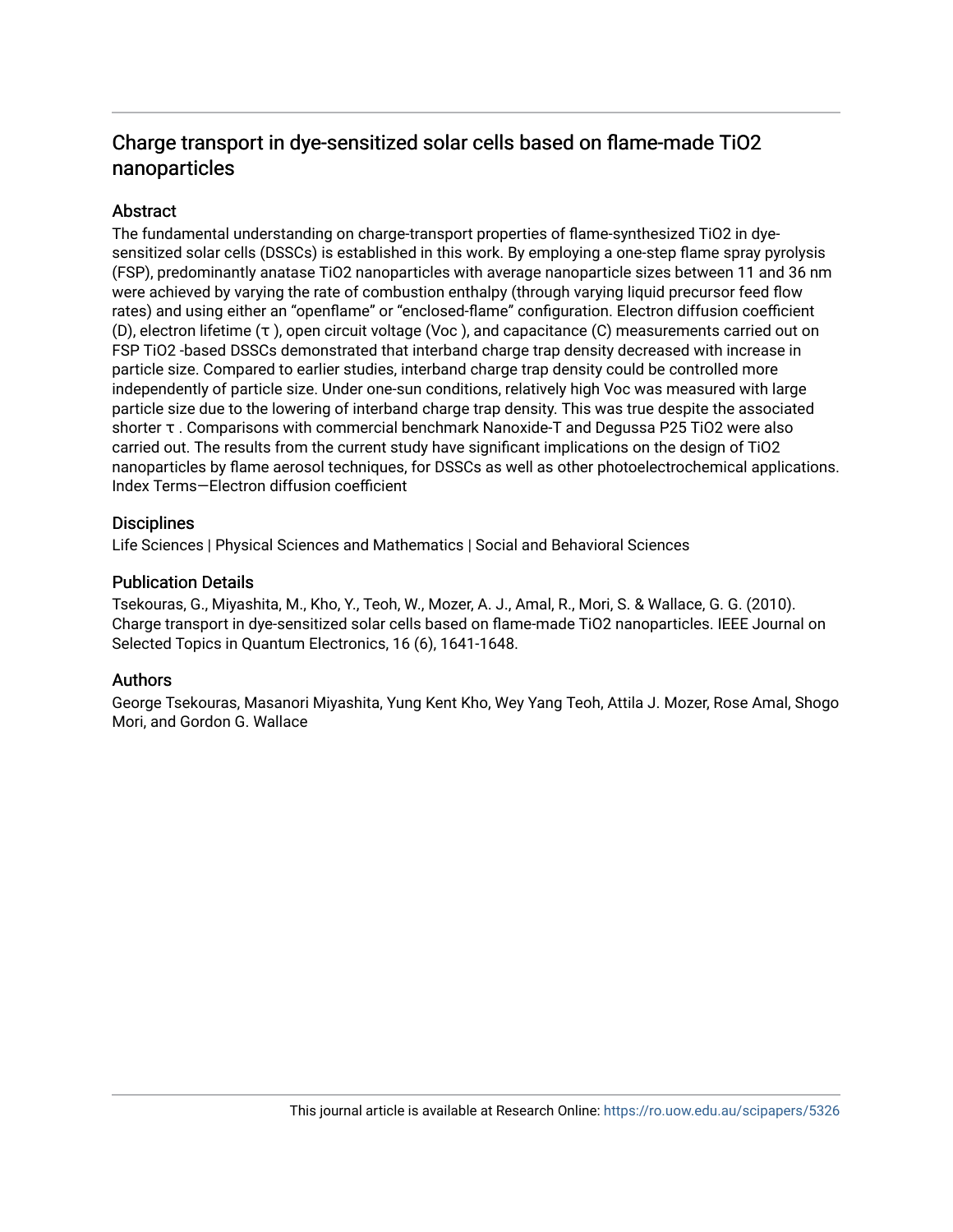# Charge Transport in Dye-Sensitized Solar Cells Based on Flame-made TiO<sub>2</sub> Nanoparticles

George Tsekouras, Masanori Miyashita, Yung Kent Kho, Wey Yang Teoh, Attila Janos Mozer, Rose Amal, Shogo Mori, and Gordon G. Wallace

*Abstract***—The fundamental understanding on charge-transport properties of flame-synthesized TiO<sup>2</sup> in dye-sensitized solar cells (DSSCs) is established in this work. By employing a one-step flame spray pyrolysis (FSP), predominantly anatase TiO<sup>2</sup> nanoparticles with average nanoparticle sizes between 11 and 36 nm were achieved by varying the rate of combustion enthalpy (through varying liquid precursor feed flow rates) and using either an "open**flame" or "enclosed-flame" configuration. Electron diffusion coef**ficient** (*D*), electron lifetime ( $\tau$ ), open circuit voltage ( $V_{\text{o c}}$ ), and **capacitance (***C***) measurements carried out on FSP TiO<sup>2</sup> -based DSSCs demonstrated that interband charge trap density decreased with increase in particle size. Compared to earlier studies, interband charge trap density could be controlled more independently** of particle size. Under one-sun conditions, relatively high  $V_{\text{o c}}$  was **measured with large particle size due to the lowering of interband charge trap density. This was true despite the associated shorter** *τ* **. Comparisons with commercial benchmark Nanoxide-T and Degussa P25 TiO<sup>2</sup> were also carried out. The results from the current study have significant implications on the design of TiO<sup>2</sup> nanoparticles by flame aerosol techniques, for DSSCs as well as other photoelectrochemical applications.**

*Index Terms***—Electron diffusion coefficient (***D***), electron lifetime, flame spray pyrolysis (FSP), nanoparticle.**

#### I. INTRODUCTION

**D**YE-SENSITIZED solar cells (DSSCs) based on meso-<br>porous TiO<sub>2</sub> have been subjected to extensive scientific and commercial interest ever since the report on such device

Manuscript received March 9, 2010; revised April 12, 2010; accepted April 27, 2010. Date of publication July 12, 2010; date of current version December 3, 2010. This study was supported by the Center of Excellence program, Australian Research Council.

G. Tsekouras was with the Australian Research Council Center of Excellence for Electromaterials Science, Intelligent Polymer Research Institute, University of Wollongong, Fairy Meadow, N.S.W. 2519, Australia. He is now with the University of St Andrews, Fife, KY16 9ST, U.K.

M. Miyashita was with the Department of Fine Materials Engineering, Shinshu University, Ueda, Nagano 386-8567, Japan. He is now with Toray Industries, Inc., Tokyo 103-8666, Japan.

Y. K. Kho and R. Amal are with the Australian Research Council Center of Excellence for Functional Nanomaterials, School of Chemical Sciences and Engineering, The University of New South Wales, Sydney, N.S.W. 2052, Australia.

W. Y. Teoh was with the Australian Research Council Center of Excellence for Functional Nanomaterials, School of Chemical Sciences and Engineering, The University of New South Wales, Sydney, N.S.W. 2052, Australia. He is now with the City University of Hong Kong, Kowloon, Hong Kong.

A. J. Mozer and G. G. Wallace are with the Australian Research Council Center of Excellence for Electromaterials Science, Intelligent Polymer Research Institute, University of Wollongong, Fairy Meadow, N.S.W. 2519, Australia (email: attila@uow.edu.au; gordon\_wallace@uow.edu.au).

S. Mori is with the Department of Fine Materials Engineering, Shinshu University, Ueda, Nagano 386-8567, Japan.

Digital Object Identifier 10.1109/JSTQE.2010.2049734

by O'Regan and Grätzel [1]. This is well in line with the increasing global demand for clean and renewable energy, where DSSCs may potentially offer an economical solution to solarto-electrical energy conversion. Upon photoirradiation, surfacebound dye molecules are excited and inject electrons into the  $TiO<sub>2</sub>$  conduction band. The electrons are channeled through an external circuit to the counter electrode, where the  $I_3^-/I^-$  redox couple completes the electrons cycle by quenching the photooxidized dye. Despite its conceptual elegance and simplicity, the operation of DSSCs involves a multitude of intricate processes originating in the  $TiO<sub>2</sub>$  photoanode, such as interparticle charge transport, percolation of electrons, charge trapping, and recombination. Hence, it is not surprising that the structural and physicochemical characteristics of the  $TiO<sub>2</sub>$  photoanode impart a critical influence on the overall DSSC performance.

To date, the best performing  $TiO<sub>2</sub>$  optimized for DSSC applications is made by a multistep hydrothermal method, yielding highly crystalline faceted nanoparticles, and a champion DSSC of 11.4% power conversion efficiency [2]. The hydrothermal preparation conditions impart significant influence on the charge transport and recombinations [3]. While the flame synthesis of  $TiO<sub>2</sub>$  is known for its rapid (milliseconds) and high-throughput synthesis, yielding also highly crystalline nanoparticles, its applications for DSSCs have been largely limited to the commercial Degussa P25 (maximum reported efficiency of around 9%) [4]. The lack of variations in commercial flame-made  $TiO<sub>2</sub>$  samples other than the standard P25 material renders their assessment and more importantly their charge transport poorly understood. With increasing interest in the flame synthesis of nanomaterials in recent years [5], the exclusivity of such technique is becoming a thing of the past. More specifically, the variability in the physicochemical properties of  $TiO<sub>2</sub>$  during flame synthesis, resulting in the tuning of its photocatalytic behavior, has been extensively studied by us [6]–[9] as well as others.

In the current study, we establish the relationship between the characteristics of flame-made  $TiO<sub>2</sub>$  and its charge transport and photovoltaic behavior in DSSCs. Direct manipulation of the  $TiO<sub>2</sub>$  nanoparticle surface area and defect contents (through a series of parametric modifications of the flame synthesis) has pronounced effects on charge-transport properties. To the best of our knowledge, this study is the first to report systematically on the effect of  $TiO<sub>2</sub>$  flame synthesis on the fundamental charge transport in these materials, and specifically assessed in relation to their performance as DSSCs. This fundamental knowledge is of importance also to other photoelectrochemical applications, such as photo-assisted water splitting and photocatalysis.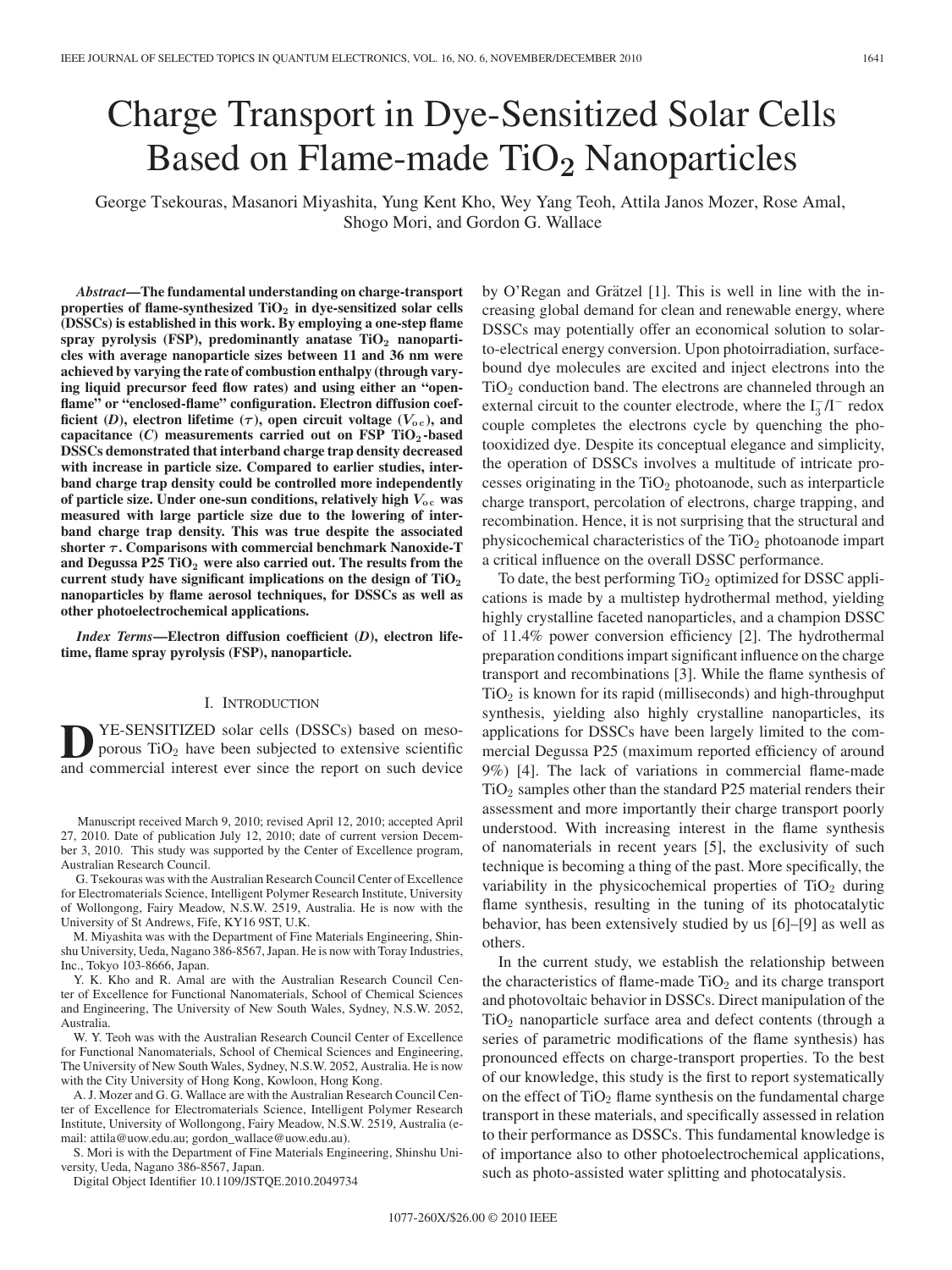#### II. EXPERIMENTAL

#### *A. Flame Synthesis of TiO*<sup>2</sup> *Nanoparticles and Photoanode Fabrication*

The liquid precursor for the synthesis of  $TiO<sub>2</sub>$  nanoparticles via flame spray pyrolysis (FSP) has been described earlier [9]. Briefly, a liquid precursor consisting of 0.65 M Ti was prepared by mixing titanium (IV) tetraisopropoxide (TTIP), xylene, and CH3CN in the volume ratio 20:55:25, respectively. During FSP, the liquid precursor was delivered to the flame nozzle [9] at a controlled flow rate (3, 5, or 7 mL·min<sup>-1</sup>) using a syringe pump (Inotech R232). At the nozzle tip, the liquid precursor was atomized by the dispersant  $O_2$  (1.5 bar) and simultaneously ignited by a surrounding supporting oxymethane flame (3.2 L·min−<sup>1</sup>  $O_2$  and 1.5 L·min<sup>-1</sup> CH<sub>4</sub>). A 5 L·min<sup>-1</sup> sheath of  $O_2$  was issued through the outer most ring. This configuration is termed "open-flame," since the FSP was exposed to ambient air. For the "enclosed-flame" configuration, the FSP was enclosed in a quartz tube (outer diameter  $= 7$  cm,  $l = 50$  cm) to prevent entrainment of the ambient air as well as to preserve convective heat. The temperature within the tube was controlled by issuing 40 L·min−<sup>1</sup> of O<sup>2</sup> or N<sup>2</sup> –O<sup>2</sup> mixture. Aerosol TiO<sup>2</sup> powders were collected on a glass fiber filter (Whatmann GF/D) with the aid of a vacuum pump (Alcatel SD series).

As-prepared FSP  $TiO<sub>2</sub>$  powders were formulated into pastes by suspending  $0.8$  g TiO<sub>2</sub> in 8 g ethanol (EtOH) and sonicating using a Branson sonic probe for 20 min. Thereafter, 0.22 g ethyl cellulose and 3.0 g of terpineol were added stepwise with the mixture sonicated for 1 min after each addition. The mixture was stirred and heated in a 70–80 ◦C water bath to evaporate EtOH. A consistent final paste was achieved following 10 min of milling in a three-roll mill. In the case of commercial P25 powder, the paste was prepared in distilled water as described elsewhere [10]. The TiO<sub>2</sub> pastes (FSP, P25 and Solaronix Ti-Nanoxide T/SP) were doctor-bladed onto  $SnO<sub>2</sub>:F$  (FTO)coated glass and sintered at 500 ◦C for 30 min in air. The area and thickness of calcined TiO<sub>2</sub> films was  $\sim$ 0.17 cm<sup>2</sup> and 5–  $6 \mu$ m, respectively. Sensitization was achieved by placing transparent sintered films at ∼110 ◦C in a 0.3 mM solution of Ru sensitizer dye N719 (Peccell Technology) in 1:1 (by volume) CH3CN:t-butyl alcohol and left overnight at room temperature.

#### *B. TiO*<sup>2</sup> *Powder and Film Characterization*

X-ray diffraction (XRD) of  $TiO<sub>2</sub>$  powders was carried out on a Philips X'Pert MPD equipped with a pixel array detector, operating at 40 kV, 40 mA with  $2\theta$  (Cu K $\alpha$ ) = 20<sup>°</sup>–70<sup>°</sup>, step size  $= 0.02°$ . XRD spectra of TiO<sub>2</sub> films were collected on a Philips X'Pert MRD diffractometer operating at 40 kV, 40 mA with  $2\theta$  (Cu K $\alpha$ ) = 20°–70°, step size = 0.02°. The crystallite size and phase compositions of powders and films were estimated by the Rietveld method [11] using X'Pert Highscore Plus software. Specific surface areas (SSAs) of powders and films were estimated from  $N_2$  adsorption–desorption isotherm at 77 K on a Micromeritics Tristar 3000. High resolution TEMs were obtained using a Philips CM200 TEM operating at 200 kV. Surface morphology of  $TiO<sub>2</sub>$  films was analyzed on a Hitachi S900 fieldemission SEM. Film thicknesses were measured using a Dektak surface profilometer.

#### *C. Dye-Sensitized Solar Cell Assembly and Testing*

Dye-sensitized mesoporous  $TiO<sub>2</sub>$  photoanodes were sandwiched with Pt counter electrodes. The liquid electrolyte contained 0.6 M 2,3-dimethyl-1-propylimidazolium iodide, 0.05 M I<sub>2</sub>, 0.1 M LiI, and 0.5 M t-butyl pyridine in CH<sub>3</sub>CN. *I–V* characteristics of DSSCs were measured on a Solar Simulator under AM1.5 and 100 mW·cm−<sup>2</sup> illumination intensity (YSS-100 A, Yamashita Denso) without an aperture mask.

#### *D. Electron Diffusion Coefficient (D), Electron Lifetime (τ), Open-Circuit Voltage* ( $V_{oc}$ ), and Capacitance (C) Measurements

The DSSCs used for  $D, \tau, V_{\text{oc}}$ , and *C* measurements were the same as those used for *I–V* characterization. Measurements were achieved using the stepped light-induced transient measurements of photocurrent and voltage (SLIM-PCV) technique, as described elsewhere [12]. In short, a continuous laser (Lablaser, Coherent,  $\lambda = 635$  nm) was irradiated over the entire area of DSSCs, and a small portion of the laser intensity was stepped down. Then, induced current transients at short-circuit, and voltage transients at open circuit, were recorded by a fast multimeter (Advantest, AD7461 A). The transients were fitted with a single exponential function whereupon *D* and  $\tau$  were obtained. Electron density in DSSCs was obtained by an earlier described charge-extraction method [13], [14]. Note that the porosity of the electrode, which would be expected to be between ∼50– 60% [3], [15], was not taken into account in order to calculate electron density. Capacitance was measured by an earlier reported method using a pulsed laser illumination superimposed on a bias light [16], [17]. First, the amount of charge photogenerated by a pulse was measured, and then the  $V_{\text{oc}}$  increase by the same pulse was determined under various bias light intensities. The amount of photogenerated charge was divided by the  $V_{\text{oc}}$ increase to give *C*, described as per unit of projected area. All measurements were repeated under various laser intensities and with two identical DSSCs.

#### III. RESULTS AND DISCUSSION

#### *A. Flame Synthesis of TiO*<sup>2</sup> *Nanoparticles and Photoanode Fabrication*

Pristine  $TiO<sub>2</sub>$  nanoparticles with controllable SSAs were synthesized via single step FSP. Here, variation in the rate of combustion enthalpy was carried out by controlling the flow rates of the liquid precursor, consisting of TTIP in xylene/ $CH<sub>3</sub>CN$ , to the FSP nozzle. Typically, combustion of the liquid spray droplets  $(\Delta H_{\text{combination}} = -31.7 \,\text{kJ} \cdot \text{mL}^{-1})$  results in a high temperature flame of  $T_{\text{max}} \sim 2800 \text{ K}$  [18], within which TiO<sub>2</sub> nanoparticles are formed via the gas-to-particle route [19]. Continuous and rapid heat loss through radiation and ambient air entrainment further give rise to a steep temperature gradient ( $\sim$ 170 K·cm<sup>-1</sup>) along the flame axis [18], allowing supersaturation of Ti vapor to form fine nuclei and subsequent particle growth by coalescence, aggregation, and agglomeration. Following this path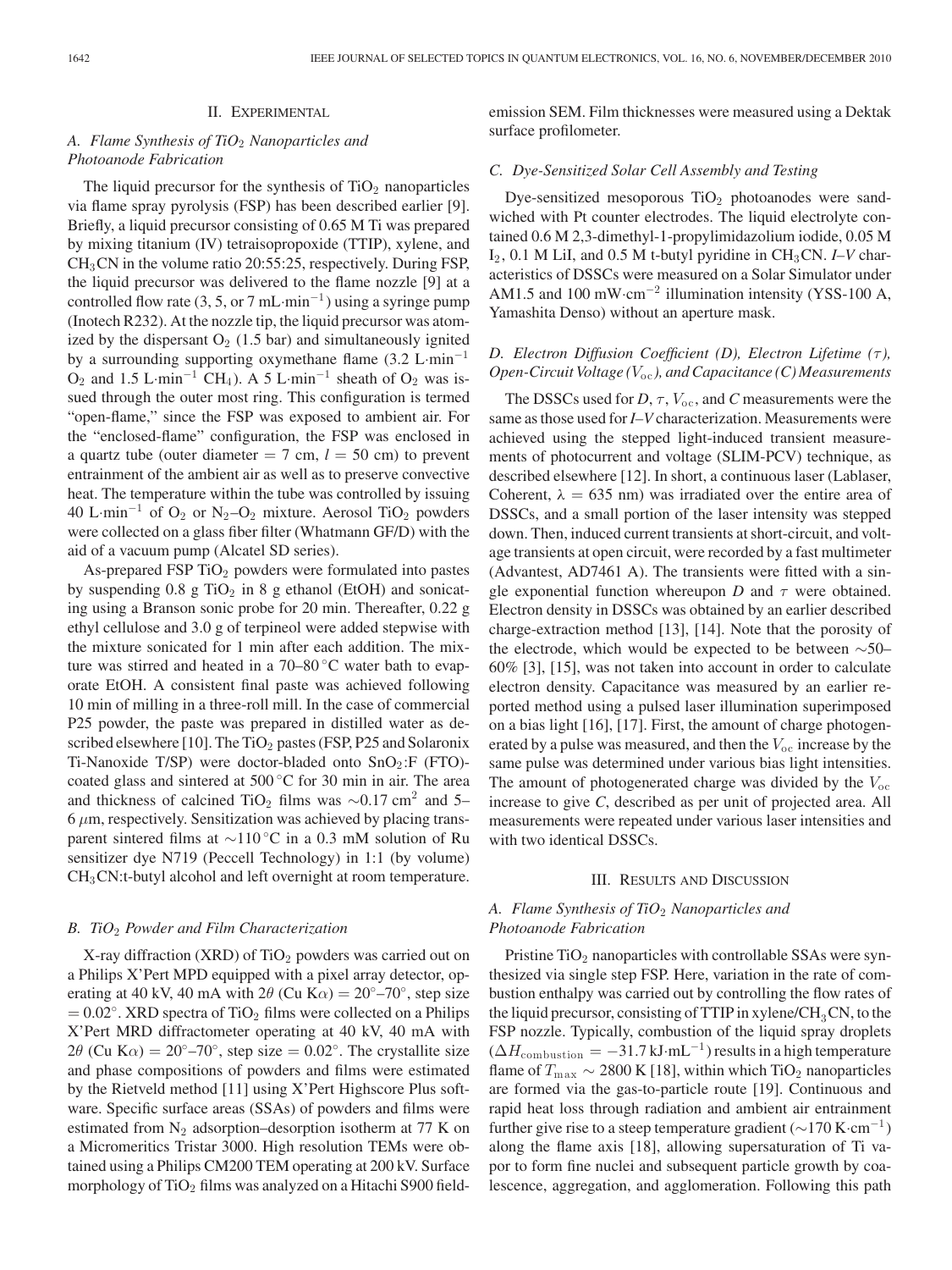|                  | Powder      |                     |             |                                              | Film          |                                 |                    |                  |
|------------------|-------------|---------------------|-------------|----------------------------------------------|---------------|---------------------------------|--------------------|------------------|
| TiO <sub>2</sub> | $d_A^{\ a}$ | $d_{\rm R}^{\rm a}$ | $X_A{}^b$   | SSA <sup>c</sup>                             | $d_A^{\;\;a}$ | $d_{\mathrm{R}}^{~~\mathrm{a}}$ | $X_A^{\mathbf{b}}$ | SSA <sup>c</sup> |
|                  | (nm)        | (nm)                | $(wt. \% )$ | (m <sup>2</sup> )<br>$\cdot$ g <sup>-1</sup> | (mm)          | (nm)                            | (wt.%)             | $(m^2 g^{-1})$   |
| FSP-1            | 11          | 3                   | 82          | 134                                          | 12            | 5                               | 91                 | 82               |
| $FSP-2$          | 15          | $\overline{4}$      | 86          | 89                                           | 15            | 6                               | 91                 | 66               |
| FSP-3            | 18          | 7                   | 84          | 71                                           | 19            | 7                               | 93                 | 55               |
| $FSP-4^\circ$    | 32          | 28                  | 82          | 23                                           | 32            | 28                              | 82                 | 21               |
| $FSP-5^\circ$    | 36          | 28                  | 88          | 22                                           | 35            | 30                              | 88                 | 19               |
| Nanoxide-T       | 13          | $\blacksquare$      | 100         | 120 <sup>d</sup>                             | 21            | $\overline{\phantom{0}}$        | 100                | 62               |
| P <sub>25</sub>  | 20          | 28                  | 74          | 50                                           | 21            | 27                              | 78                 | 41               |

TABLE I PROPERTIES OF FSP AND COMMERCIAL TIO<sup>2</sup> POWDERS AND THE CORRESPONDING FABRICATED TIO<sup>2</sup> FILMS

 ${}^{\rm a}d_A$  = average anatase and  $d_R$  = average rutile crystallite sizes determined from XRD spectra using Rietveld analysis and Scherrer equation.

 ${}^{\rm b}X_{\rm A}$  = anatase mass fraction, determined by Rietveld analysis.

 $\degree$  SSA = specific surface area obtained from Brunauer-Emmet-Teller (BET) measurements.

<sup>d</sup> Manufacturer's claims.

<sup>e</sup> Particles synthesised in an enclosed-flame configuration.

of formation,  $TiO<sub>2</sub>$  nanoparticles designated FSP-1, FSP-2, and FSP-3 with SSA values of 134, 89, and  $71 \text{ m}^2 \text{·} \text{g}^{-1}$  (see Table I) were synthesized via the "open-flame" configuration, where the flame was exposed to ambient atmosphere, at liquid feed flow rates of 3, 5, and 7 mL·min<sup>-1</sup>, respectively. The resultant  $TiO<sub>2</sub>$  nanoparticles were highly crystalline as evident from the XRD spectra (see Fig. 1), as well as the clear lattice fringes observed in the high resolution transmission electron microscope images in Fig. 2. The spherical particles consisted of predominantly anatase fraction ( $X_A = 82-86$  wt%, Table I), in agreement with the general synthesis of  $TiO<sub>2</sub>$  nanoparticles by FSP [9], [18], [20].

In a modified configuration, the FSP was enclosed in a quartz tube, hereby referred to as "enclosed-flame" [21]. Enclosure by the quartz tube restricts ambient air entrainment, thereby prolonging the flame residence time and the zone of high temperature [20]. As such, a higher degree of aerosol sintering could take place resulting in larger particles (i.e., lower SSA). Synthesis of  $TiO<sub>2</sub>$  in the enclosed configuration at precursor feed flow rates of 5 and 7 mL·min−<sup>1</sup> yielded particles with similarly low SSA values of 23 and 22 m<sup>2</sup> ·g<sup>-1</sup> and anatase fractions of 82 and 88 wt%, respectively (see Table I). These samples are hereafter designated FSP-4 and FSP-5, respectively. The small difference in SSA between these two samples, despite different rates of combustion enthalpy, showed that rapid quenching was successfully impeded using the enclosed-flame method, resulting in similar flame temperature–time profiles. In addition to displaying sharp lattice fringes, the resultant particles were also faceted [see Fig. 3(a) and (b)], bearing qualitative morphological resemblance to P25 [see Fig. 3(c)] and Nanoxide-T [see Fig. 3(d)].

Mesoporous particulate films were prepared from the FSP  $TiO<sub>2</sub>$  samples as well as P25 and Nanoxide-T (see Fig. 4). Despite the high temperature calcination at 500 ◦C encountered during film fabrication, the particles preserved their crystallite



Fig. 1. XRD spectra of As-prepared FSP  $TiO<sub>2</sub>$  powder samples as well as Degussa P25 and Nanoxide-T. The characteristics peaks of anatase are labeled "A", while those of rutile are labeled "R".

sizes, with the exception of Nanoxide-T (see Table I and Fig. 5). The hydrothermal preparation of Nanoxide-T and associated much lower synthesis temperature compared to flame techniques resulted in lower thermal stability. While the anatase content of sintered films did not vary significantly with respect to their powder forms,  $FSP TiO<sub>2</sub>$  films did show a trend of decreasing SSA as a function of initial SSA (i.e., powder). The decrease varied from 134 to 82 m<sup>2</sup> ·g<sup>-1</sup> for FSP-1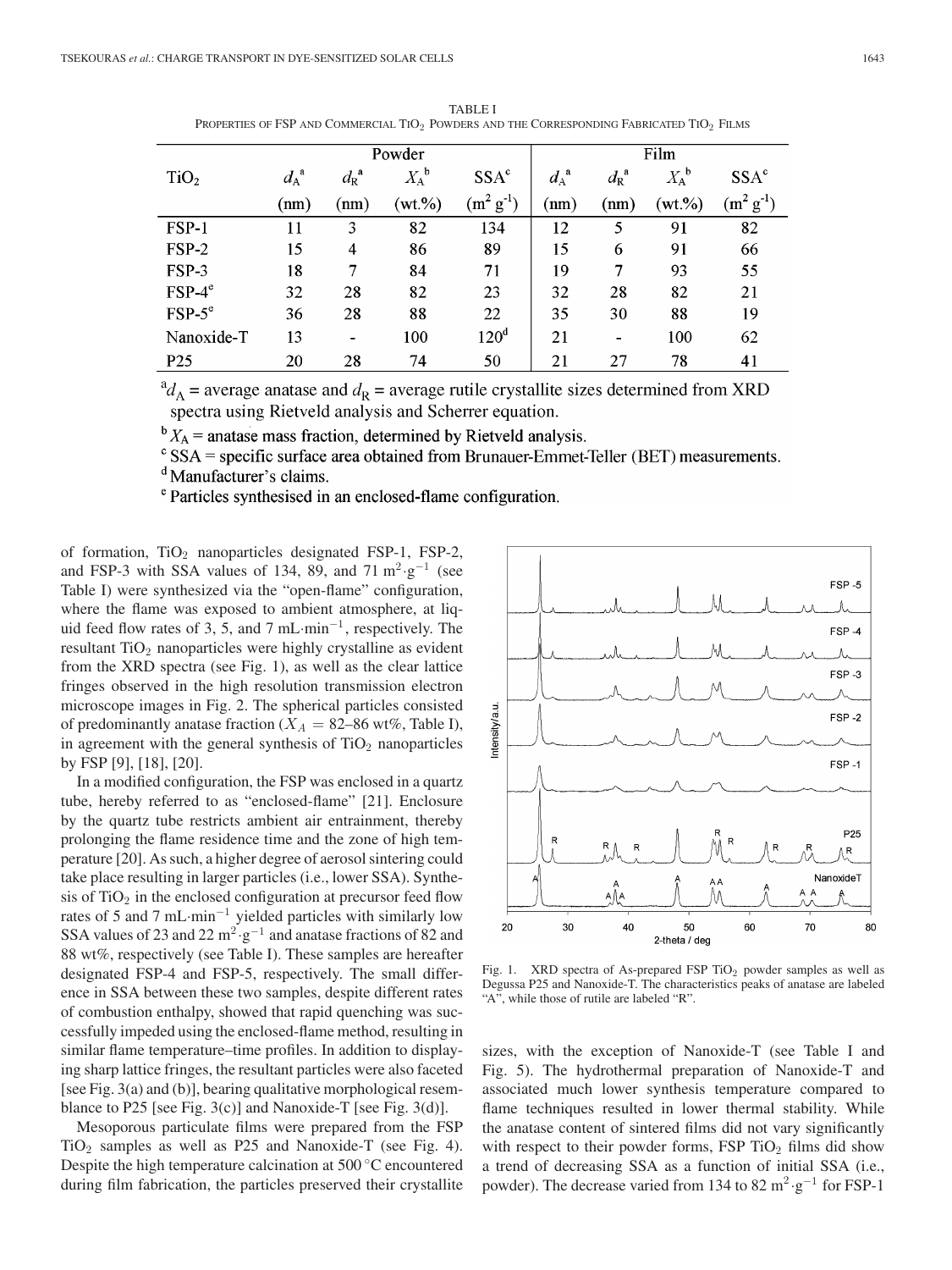

Fig. 2. TEM images of  $TiO<sub>2</sub>$  nanoparticles As-prepared in the open-flame configuration. (a) and (b) FSP-1, (c) and (d) FSP-2, (e) and (f) FSP-3.



Fig. 3. TEM images of  $TiO<sub>2</sub>$  nanoparticles As-prepared in the enclosedflame configuration. (a) FSP-4, (b) FSP-5, as well as commercial (c) P25 and (d) Nanoxide-T.



Fig. 4. SEM images of doctor-bladed  $TiO<sub>2</sub>$  films prepared from (a) and (b) FSP-3, (c) and (d) FSP-5, and (e) and (f) commercial benchmark Nanoxide-T.

to almost unchanged (22 to 19 m<sup>2</sup> ·g<sup>-1</sup>) for FSP-5 (see Table I). The observation augurs well with the thermal stability of the sintering-induced aerosol growth within the flame, where the lowest rate of combustion enthalpy coupled with rapid quenching in the open-flame configuration renders the lowest flame temperature and residence time for FSP-1, whereas the opposite is true for FSP-5. The decrease in SSA of  $TiO<sub>2</sub>$  upon film calcination and the absence of signifcant crystal growth (see Table I) is indicative of the interparticle necking. On the other hand, the sintering and necking of Nanoxide-T crystal is evident from the particle size growth  $(d_A \text{ from } 13 \text{ to } 21 \text{ nm})$  in tandem with the significant decrease in SSA from 120 to 62  $m^2 \cdot g^{-1}$ .

#### *B. Electron Diffusion Coefficient (D), Electron Lifetime (τ), Open-Circuit Voltage* ( $V_{oc}$ ), and Capacitance (C) Measurements

The results of *D*, *τ*, *V*<sub>oc</sub>, and *C* for DSSCs based on all FSP  $TiO<sub>2</sub>$  nanoparticles and commercial  $TiO<sub>2</sub>$  materials are shown in Fig. 6. The observed trends of increasing *D* [see Fig. 6(a)] and decreasing  $\tau$  [see Fig. 6(b)] with increasing light intensity have been earlier attributed to the filling of charge traps by photoinjected electrons [22]–[25]. On the basis of a multiple trapping model, measured *D* values are in effect apparent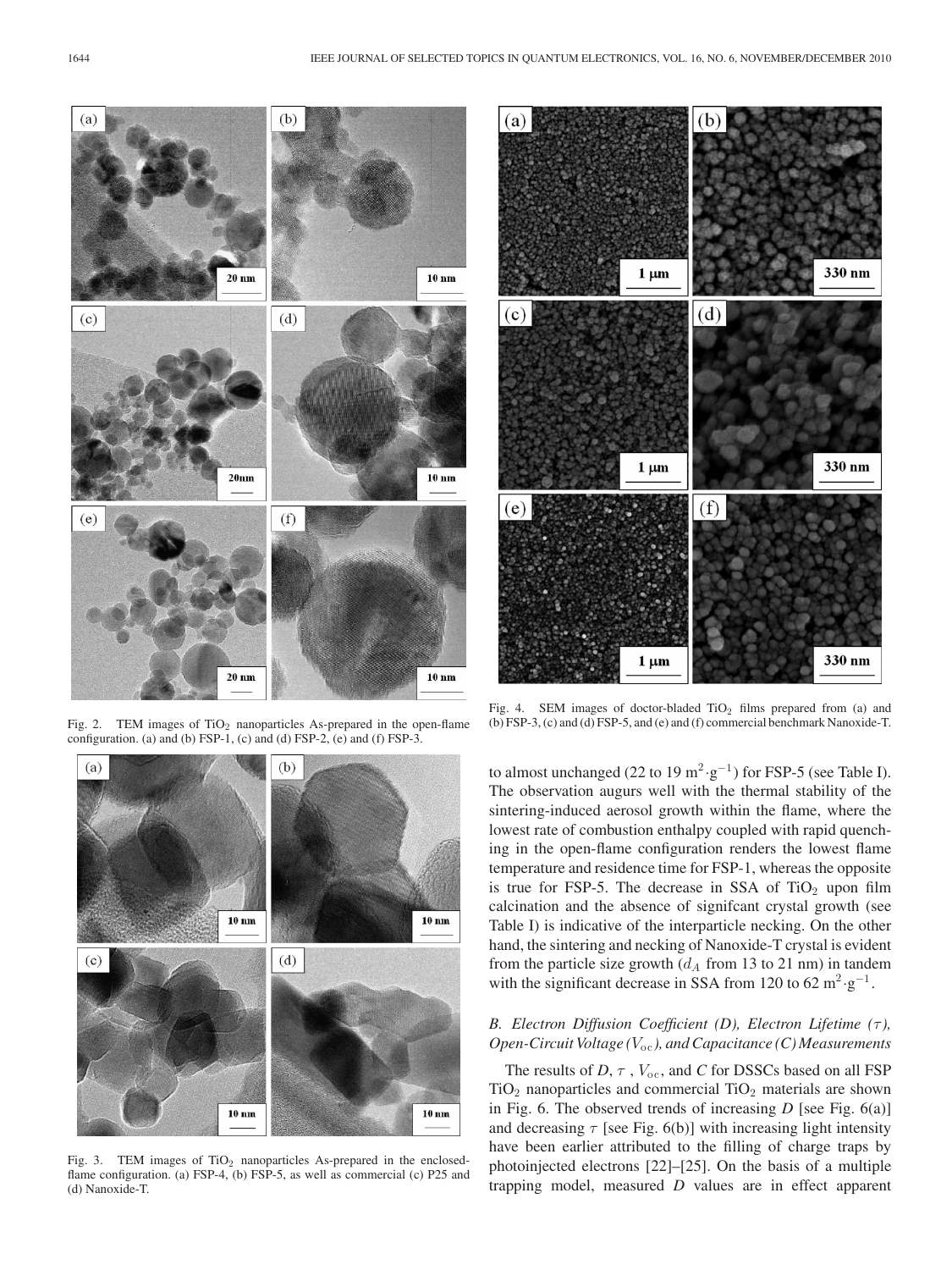

Fig. 5. XRD spectra of doctor-bladed  $TiO<sub>2</sub>$  particulate films on conductive indium tin oxide glass, fabricated from FSP samples, as well as Degussa P25 and Nanoxide-T. The characteristics peaks of anatase are labeled "A," while those of rutile are labeled "R."

values, reflecting diffusion time and time spent in traps. Transport-limited recombination also takes into account time spent on the  $TiO<sub>2</sub>$  conduction band and time to transfer through TiO<sup>2</sup> /dye/electrolyte interfaces. Regarding DSSCs based on FSP  $TiO<sub>2</sub>$ , *D* increased with decreasing SSA. The higher content of surface and boundary defects for high SSA particles, given their shorter residence time and lower flame temperature during synthesis, resulted in increased trapping of electrons within the  $TiO<sub>2</sub>$  particulate film. This was further corroborated by the shorter observed  $\tau$  as SSA decreased, consistent with the transport-limited recombination model. In other words, a relatively high density of interband traps limited diffusion, but at the same time prolonged lifetime. A higher density of interband charge traps with increasing SSA was also suggested from Fig. 6(c). Fig. 6(c) provides the relationship between the Fermi level  $(E_F)$  of the TiO<sub>2</sub> electrodes as a function of electron density. Assuming that the conduction-band edge potential  $(E_{CB})$  is the same among the samples, the difference in  $E_F$  at matched electron density originates from the difference in the trap density and distribution. Since the slope of the plot gives the capacitance  $\left(\frac{dV}{dQ} = 1/C\right)$ , which is related to traps, the plot suggests higher trap densities for higher SSA films (e.g., 0.87 mF·cm<sup>-2</sup> around 0.72 V for FSP-3, and 0.24 mF·cm<sup>-2</sup>

around 0.70 V for FSP-4). Note that a very similar  $E_{CB}$  is implied from the short-circuit current of the solar cells.

The aforementioned relationship between SSA and the density of interband charge traps was further confirmed by direct measurements of  $C$  as a function of  $V$  in Fig. 6(d), which shows lower trap density and its steeper distribution for higher SSA films (FSP-4 and FSP-5) in comparison to lower SSA films (FSP-3). When the capacitances were normalized to SSA, the values of FSP-4 and FSP-5 appeared to be lower than that of FSP-3. This further points to the difference between particles synthesized in the enclosed and open flame, beyond a pure function of size. Compared to the rapid quenching in the open flame, the more intense time–temperature profile within the enclosed flame provided sufficient heat and time for the healing of intrinsic defects [21]. It has been earlier suggested that electron traps are located at the particle surface with similar surface trap density. This was derived from an analysis showing that electron trap density was proportional to the surface area of the films [26]. If the surface trap density for FSP-4 and FSP-5 was indeed lower, the FSP method could in principle be used to control the surface trap density independently from the particle size. However, based on the data shown in Fig. 6, we cannot rule out the possibility that the particle size influences the trap density by mechanisms other than the aforementioned surface area effect.

#### *C. Comparison to Commercially Available TiO*<sup>2</sup> *Particles*

Considering commercial materials, the *D* and  $\tau$  values observed for P25 (see Fig. 6) fell in qualitative agreement with the general trends in *D* and  $\tau$  observed for FSP TiO<sub>2</sub> nanoparticles. This is unsurprising, since these materials were all flamemade, even though there are subtle differences in properties between these two otherwise different types of flame syntheses. For example, while the data of P25 in Fig. 6(c) is almost identical to that of FSP-2, there exists a higher surface trap density in P25 due to its lower SSA. This may be attributed to the lower flame synthesis temperature, which uses the oxyhydrogen flame as fuel source [19] as compared to the oxyhydrocarbon (xylene/ $CH<sub>3</sub>CN$ ) flame in FSP. As for the case of Nanoxide-T, the *D* and  $\tau$  values did not appear to follow these trends. Among the samples in Fig. 6(c), Nanoxide-T showed one of the lowest  $V_{oc}$  values at matched electron density. This suggested high surface trap density, consistent with the observed comparatively long  $\tau$  value. According to the trap-controlled transport model, high trap density generally results in low values of *D*. The high *D* values of Nanoxide-T samples in Fig. 6(a) can be explained by the different degree of interparticle hopping rate, which is related to the degree of neck growth between particles as reported earlier [3], and also reflected by the significant loss in SSA after film fabrication. The ability of better necking of particles synthesized via the low-temperature hydrothermal method appears to be an advantage; however, the associated higher trap density is clearly a drawback.

#### *D. Implications for DSSCs*

Fig. 7 compares the current density–voltage (*I–V*) curves of DSSCs based on FSP  $TiO<sub>2</sub>$  particles and commercial  $TiO<sub>2</sub>$ . The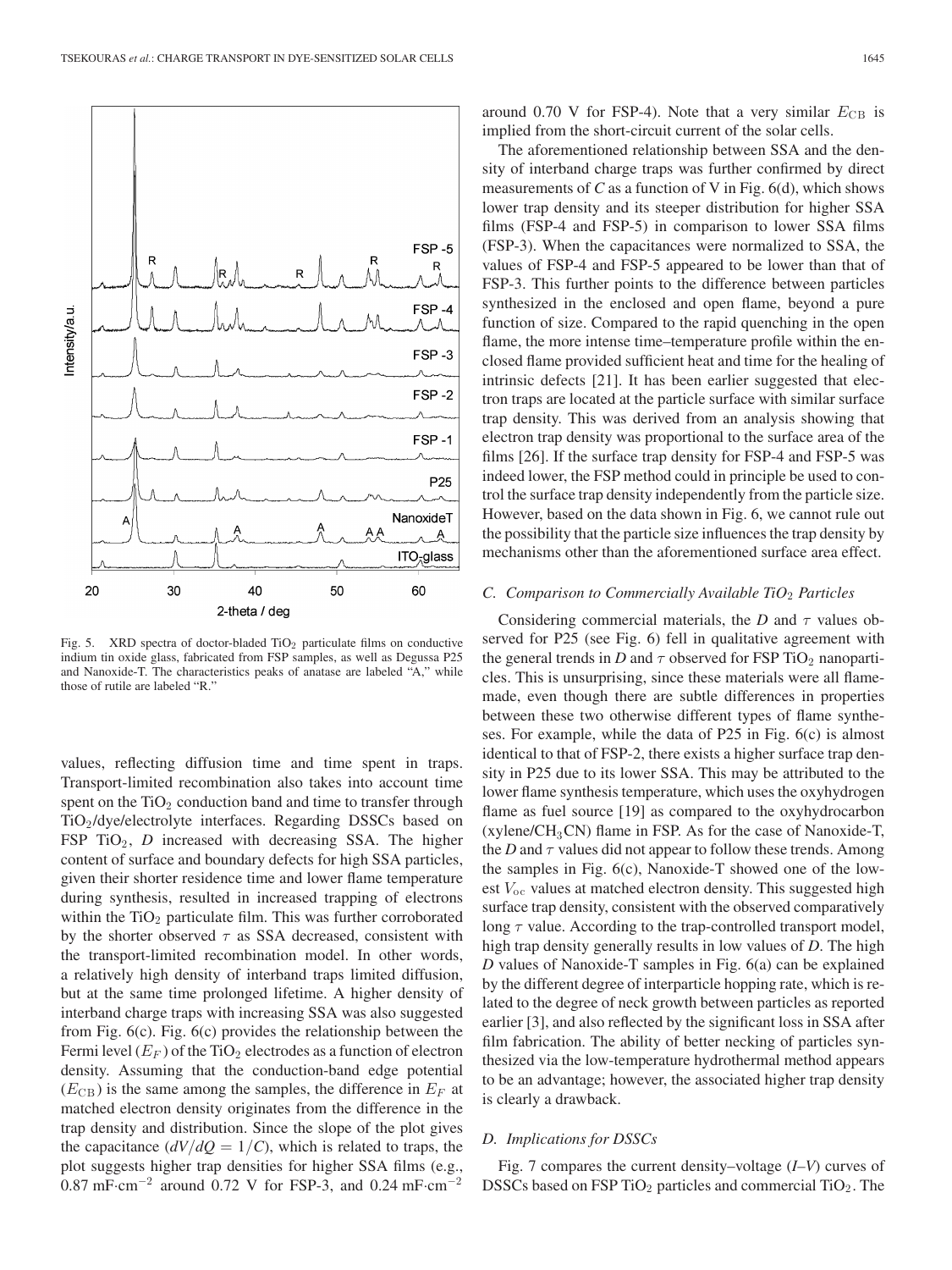

Fig. 6. (a) Electron diffusion coefficient (D), (b) electron lifetime  $(\tau)$ , (c) open-circuit voltage ( $V_{\text{oc}}$ ), and (d) capacitance (C) of DSSCs. For (d), data from two identical samples are shown.



Fig. 7. *I–V* characteristics of DSSCs under one-sun conditions. Thickness of the TiO<sub>2</sub> electrodes was 5–6  $\mu$ m.

*I–V* curves of the same devices used for SLIM-PCV studies are shown. DSSCs based on FSP-4 and FSP-5 showed relatively high  $V_{\text{oc}}$  despite low short-circuit current ( $J_{\text{sc}}$ ) values. This was somewhat unexpected due to their very short electron lifetime. The  $V_{\text{oc}}$  is determined by the electrochemical potential, where the electrons are located at open-circuit conditions, which is determined not only by the electron density, but also the concentration and the energy distribution of the traps. Although the electron density was low (given by  $G \times \tau$ , where G is the charge generation rate), due to the lower charge trap concentration for FSP-4 and FSP-5, more traps were filled and a large proportion of electrons were located at more negative potential, closer to the  $E_{\text{CB}}$ . This resulted in more negative  $E_F$  for these DSSCs. This shows important implications to design  $TiO<sub>2</sub>$  nanoparticles for high-performance DSSCs: the  $V_{\text{oc}}$  can be increased by reducing the concentration of charge traps, although  $\tau$  is substantially shortened. This is also supported by the observed low  $V_{\text{oc}}$  of the DSSC based on Nanoxide-T together with long  $\tau$  under one-sun conditions.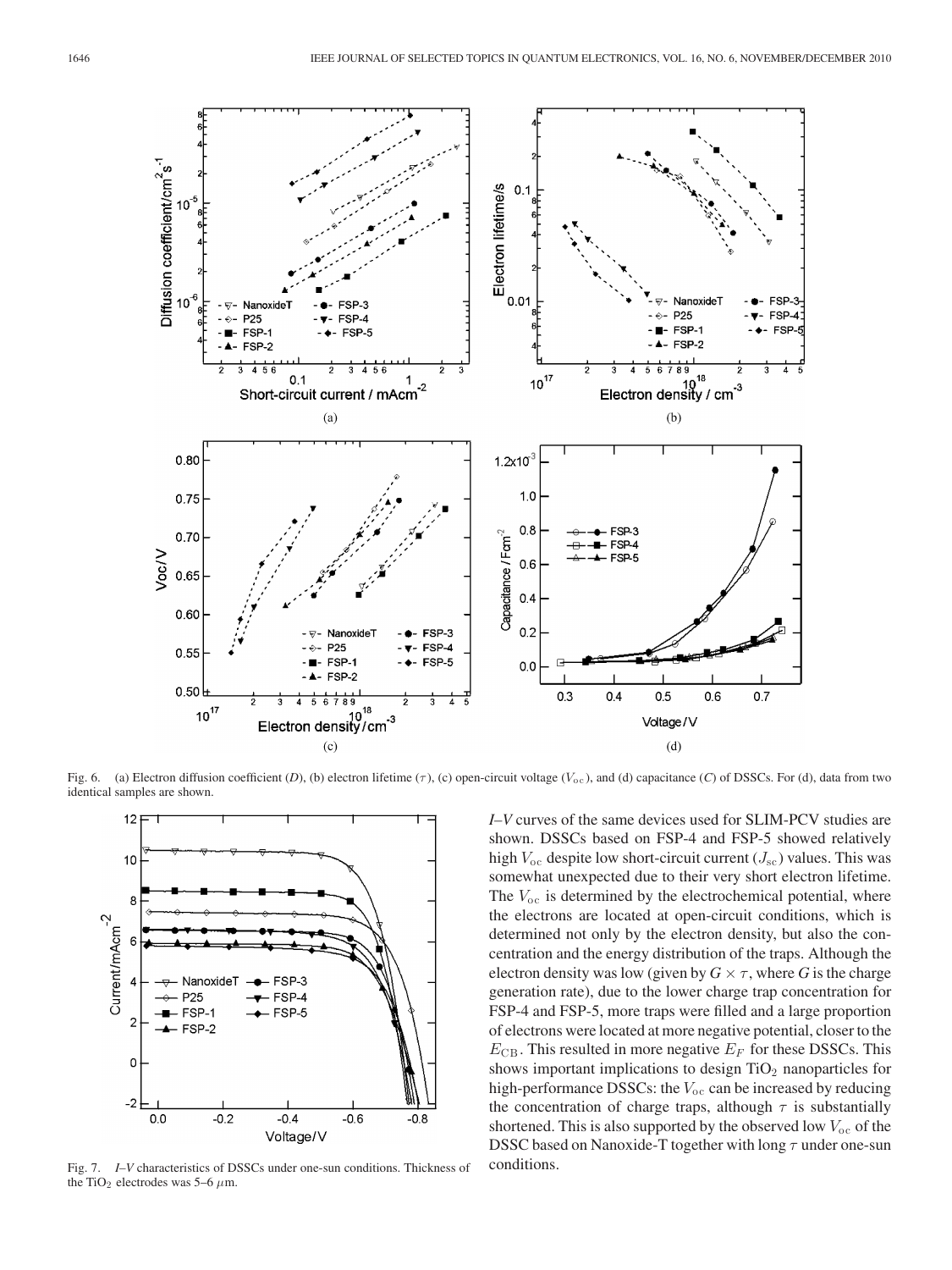In terms of  $J_{\rm sc}$ , all DSSCs based on FSP TiO<sub>2</sub> particles showed lower values compared to the DSSC based on Nanoxide-T. In the case of the DSSC based on FSP-3, the  $J_{\rm sc}$  value increased at least up to 20  $\mu$ m film thickness (data not shown), which indicated that the diffusion length did not limit  $J_{\rm sc}$ . The amount of dye uptake was also found to be similar among samples. Thus, it is possible that initial charge separation may have limited the  $J_{\rm sc}$  of DSSCs based on these FSP particles. Interestingly, the DSSC based on P25 showed relatively high  $J_{\rm sc}$  values. The main difference between P25 and FSP was suggested earlier to be in their relative surface trap densities [see Fig. 6(c)]. This could imply that charge traps may be required to hold the injected electrons until the dye cation is reduced by  $I^-$ . If so, TiCl<sup>4</sup> treatment, which is known to increase the injection yield, would likely lead to an increase in  $J_{\rm sc}$  [27]. In addition, particle size dependent charge injection has been reported earlier [28], and this might have been applicable to the FSP  $TiO<sub>2</sub>$  samples considered here, which generally demonstrated larger particle sizes than optimal for DSSCs. A detailed injection study is beyond the scope of this paper, while it should be clarified in further experiments to develop a complete understanding of the fundamental requirements for synthesizing  $TiO<sub>2</sub>$  electrodes for high-performance DSSCs.

#### IV. CONCLUSION

FSP synthesis via open- and enclosed-flame methods was employed to prepare various sizes of  $TiO<sub>2</sub>$  nanoparticles. Mirrored trends in the charge-transport parameters  $D$  and  $\tau$  suggested that interband charge trap density decreased with increasing FSP  $TiO<sub>2</sub>$  nanoparticle size, and this was confirmed by separate *C* measurements and the slope of  $V_{\text{oc}}$  versus electron density plots. Despite the significantly shorter  $\tau$  observed for larger TiO<sub>2</sub> particles, the corresponding  $V_{\text{oc}}$  of DSSCs under one-sun conditions was relatively high. This showed that  $V_{\text{oc}}$ can be increased by decreasing trap density. The different surface trap densities estimated for open-flame and enclosed-flame  $TiO<sub>2</sub>$  demonstrated that the FSP process can be tuned so that charge-transport properties are controlled somewhat independently of particle size. In comparison to commercially available  $TiO<sub>2</sub>$  particles, no disadvantage of electron-transport properties and higher open-circuit voltage were found.

#### ACKNOWLEDGMENT

The authors would like to thank D. Li (UNSW) for part of the TEM imaging and G. Triani from the Australian Nuclear Science and Technology Organization for provision of TiO<sub>2</sub> paste formulation method.

#### **REFERENCES**

- [1] B. C. O'Regan and M. Grätzel, "A low-cost, high-efficiency solar cell based on dye-sensitized colloidal titanium dioxide films," *Nature*, vol. 353, pp. 737–740, 1991.
- [2] Y. Cao, Y. Bai, Q. Yu, Y. Cheng, S. Liu, D. Shi, F. Gao, and P. Wang, "Dyesensitized solar cells with a high absorptivity ruthenium sensitizer featuring a 2-(Hexylthio)thiophene conjugated bipyridine," *J. Phys. Chem. C*, vol. 113, pp. 6290–6297, 2009.
- [3] S. Nakade, M. Matsuda, S. Kambe, Y. Saito, T. Kitamura, T. Sakata, Y. Wada, H. Mori, and S. Yanagida, "Dependence of  $TiO<sub>2</sub>$  nanoparticle preparation methods and annealing temperature on the efficiency of dyesensitized solar cells," *J. Phys. Chem. B*, vol. 106, pp. 10004–10010, 2002.
- [4] S. Ito, P. Chen, P. Comte, M. K. Nazeeruddin, P. Liksa, P. Pechy, and M. Gräzel, "Fabrication of screen-printing pastes from  $TiO<sub>2</sub>$  powders for dye-sensitised solar cells," *Prog. Photovoltaics Res. Appl.*, vol. 15, pp. 603–612, 2007.
- [5] R. Strobel and S. E. Pratsinis, "Flame aerosol synthesis of smart nanostructured materials," *J. Mater. Chem.*, vol. 17, pp. 4743–4756, 2007.
- [6] W. Y. Teoh, R. Amal, and L. Mädler, "Inter-relationship between Pt oxidation states on  $TiO<sub>2</sub>$  and the photocatalytic mineralisation of organic matters," *J. Catal.*, vol. 251, pp. 271–280, 2007.
- [7] W. Y. Teoh, R. Amal, L. Mädler, and S. E. Pratsinis, "Flame sprayed visible light-active Fe-TiO<sub>2</sub> for photomineralisation of oxalic acid," *Catal. Today*, vol. 120, pp. 203–213, 2007.
- [8] W. Y. Teoh, F. Denny, R. Amal, D. Friedmann, L. Mädler, and S. E. Pratsinis, "Photocatalytic mineralisation of organic compounds: A comparison of flame-made TiO<sub>2</sub> catalysts," *Top. Catal.*, vol. 44, pp. 489–497, 2007.
- [9] W. Y. Teoh, L. Mädler, D. Beydoun, S. E. Pratsinis, and R. Amal, "Direct (one-step) synthesis of  $TiO<sub>2</sub>$  and Pt/TiO<sub>2</sub> nanoparticles for photocatalytic mineralisation of sucrose," *Chem. Eng. Sci.*, vol. 60, pp. 5852–5861, 2005.
- [10] T. Kanzaki, S. Nakade, Y. Wada, and S. Yanagida, "Retardation of interfacial charge recombination by addition of quaternary ammonium cation and its application to low temperature processed dye-sensitzed solar cells," *Photochem. Photobiol. Sci.*, vol. 5, pp. 389–394, 2006.
- [11] R. W. Cheary and A. Coelho, "A fundamental parameters approach to X-ray line-profile fitting," *J. Appl. Cryst.*, vol. 25, pp. 109–121, 1992.
- [12] S. Nakade, T. Kanzaki, Y. Wada, and S. Yanagida, "Stepped light-induced transient measurements of photocurrent and voltage in dye-sensitized solar cells: Application for highly viscous electrolyte systems," *Langmuir*, vol. 21, pp. 10803–10807, 2005.
- [13] N. W. Duffy, L. M. Peter, R. M. G. Rajapakse, and K. G. U. Wijayantha, "A novel charge extraction method for the study of electron transport and interfacial transfer in dye sensitised nanocrystalline solar cells," *Electrochem. Commun.*, vol. 2, pp. 658–662, 2000.
- [14] S. Nakade, T. Kanzaki, W. Kubo, T. Kitamura, Y. Wada, and S. Yanagida, "Role of electrolytes on charge recombination in dye-sensitized  $TiO<sub>2</sub>$  solar cell (1): The case of solar cells using the  $I^{-}/I_{3}^{-}$  redox couple," *J. Phys. Chem. B*, vol. 109, pp. 3480–3487, 2005.
- [15] S. Nakade, Y. Saito, W. Kubo, T. Kanzaki, T. Kitamura, Y. Wada, and S. Yanagida, "Enhancement of electron transport in nano-porous  $TiO<sub>2</sub>$ electrodes by dye adsorption," *Electrochem. Commun.*, vol. 5, pp. 804– 808, 2003.
- [16] B. C. O'Regan, K. Bakker, J. Kroeze, H. Smit, P. M. Sommeling, and J. R. Durrant, "Measuring charge transport from transient photovoltage rise times. A new tool to investigate electron transport in nanoparticle films," *J. Phys. Chem. B*, vol. 110, pp. 17155–17160, 2006.
- [17] B. C. O'Regan and J. R. Durrant, "Calculation of activation energies for transport and recombination in mesoporous  $TiO<sub>2</sub>/dye/electrolyte films$ taking into account surface charge shifts with temperature," *J. Phys. Chem. B*, vol. 110, pp. 8544–8547, 2006.
- [18] H. Schulz, L. Mädler, S. E. Pratsinis, P. Burtscher, and N. Moszner, "Transparent nanocomposites of radiopaque flame-made  $Ta_2O_5/SiO_2$  particles in an acrylic matrix," *Adv. Funct. Mater.*, vol. 15, pp. 830–837, 2005.
- [19] S. E. Pratsinis, "Flame aerosol synthesis of ceramic powders," *Prog. Energy Combust. Sci.*, vol. 24, pp. 197–219, 1998.
- [20] A. Teleki, N. Bjelobrk, and S. E. Pratsinis, "Flame-made Nb- and Cudoped TiO<sup>2</sup> sensors for CO and ethanol," *Sens. Actuat B-Chem.*, vol. 130, pp. 449–457, 2008.
- [21] D. Li, W. Y. Teoh, R. C. Woodward, J. D. Cashion, C. Selomulya, and R. Amal, "Evolution of morphology and magnetic properties in silica/maghemite nanocomposites," *J. Phys. Chem. C*, vol. 113, pp. 12040– 12047, 2009.
- [22] J. Bisquert, A. Zaban, M. Greenshtein, and I. Mora-Sero, "Determination of rate constants for charge transfer and the distribution of semiconductor and electrolyte electronic energy levels in dye-sensitized solar cells by open-circuit photovoltage decay method," *J. Amer. Chem. Soc.*, vol. 126, pp. 13550–13559, 2004.
- [23] N. Kopidakis, K. D. Benkstein, J. van de Lagemaat, and A. J. Frank, "Transport-limited recombination of photocarriers in dye-sensitized nanocrystalline TiO<sub>2</sub> solar cells," *J. Phys. Chem. B*, vol. 107, pp. 11307– 11315, 2003.